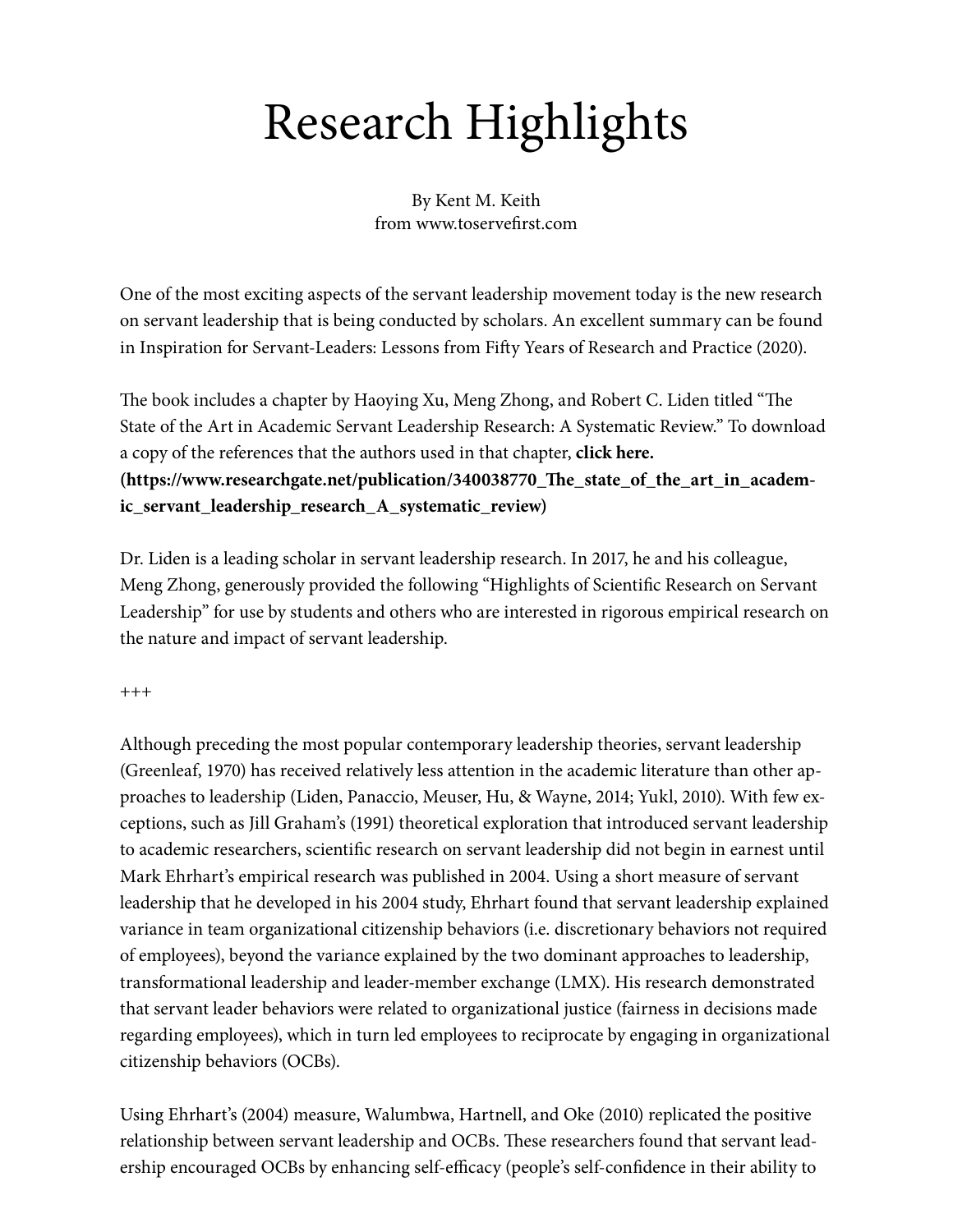perform specific tasks well), creating a service climate at work, and establishing a fair workplace. Empirical research has also revealed that employees of servant leaders are more creative than those working with leaders who scored lower on servant leadership (Liden, Wayne, Liao, & Meuser, 2014; Neubert, Kacmar, Carlson, Chonko, & Roberts, 2008; Neubert, Hunter, & Tolentino, 2016).

Furthermore, servant leadership has been shown to be positively related to follower affective commitment (LaPoint & Vandenberghe, 2016; Liden, Wayne, Zhao, & Henderson, 2008) job satisfaction (Mayer, Bardes, & Piccolo, 2008) and psychological contract fulfillment (Panaccio, Henderson, Liden, Wayne, & Cao, 2015). Furthermore, Van Dierendonck, Stam, Boersma, Windt, and Alkema (2014) provided evidence from both a laboratory experiment and field study that servant leadership positively affects organizational commitment and work engagement by satisfying followers' needs. Interestingly, within a hospital setting, Neubert and colleagues (2016) found that servant leadership of nurse managers was positively related to patient satisfaction through nurse job satisfaction.

Following Ehrhart's (2004) seminal empirical work, Liden, Wayne, Zhao, and Henderson (2008) developed a more comprehensive and psychometrically sound measure of servant leadership (Van Dierendonck, 2011). They identified seven key dimensions of servant leadership: behaving ethically, emotional healing, putting subordinates first, helping subordinates grow and succeed, empowering, creating value for the community, and conceptual skills. With their newly created measure of servant leadership, these researchers found servant leadership to explain variability in employee commitment to the organization, job performance, and community citizenship behavior, even when statistically controlling the influence of transformational leadership and leader-member exchange (or LMX, which captures the quality of relationships between leader and follower). Whereas transformational leaders are seen as putting their organization's needs first and encouraging employees to sacrifice their own interests to meet the goals of the organization (Piccolo & Colquitt, 2006), servant leaders prioritize the needs of followers (Greenleaf, 1970; Liden et al., 2008).

Furthermore, a corresponding short version of the measure was then developed showing high consistent reliability and validity with the original full measure (Liden, Wayne, Meuser, Hu, Wu, & Liao, 2015). Using the measures developed by Liden and colleagues (2008, 2015), researchers demonstrated that servant leadership positively affects servant employees' self-efficacy and group identification, which in turn lead to their service performance (Chen, Zhu, & Zhou, 2015). In addition, servant leadership has been shown to positively predict employee needs of autonomy, competency and relatedness, which then leads to employees' in-role and extra-role performance at work (Chiniara & Bentein, 2016). Newman, Schwarz, Cooper, & Sendjaya, in press) demonstrated that servant leadership relationships with extra-role or citizenship behaviors are stronger for proactive employees.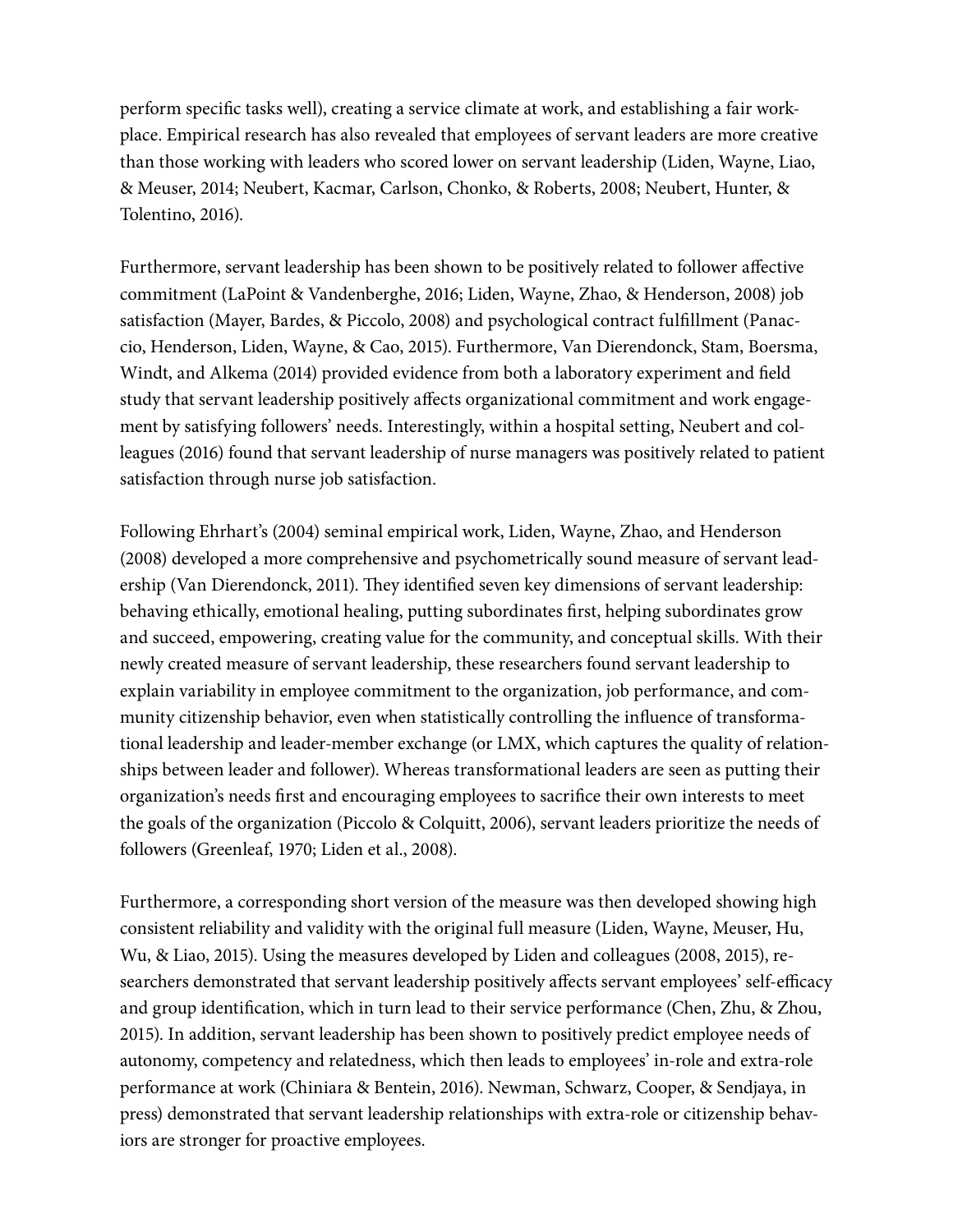Finally, providing further support for the incremental validity of servant leadership over transformational leadership, as well as authentic and ethical leadership, meta-analytical evidence showed that servant leadership on average explains 12% more variance in employee overall outcomes beyond that explained by transformational leadership (Hoch, Bommer, Dulebohn, & Wu, 2016). This meta-analysis was based almost exclusively on research conducted using an overall/global measure of servant leadership, combining all servant leadership dimensions. Two studies in which servant leadership dimensions were studying independently include Liden and colleagues (2008) and Sousa and Van Dierendonck (2016). For example, it was reported in the latter study that follower engagement is maximized when the servant leader exhibits humility and at the same time actively empowers followers.

Following Ehrhart's study, which focused on servant leadership at the team level (i.e., team member perceptions of the leader's servant leadership behavior were aggregated to the team level), additional research has now been conducted at the team level. Schaubroeck, Lam, and Peng (2011) found servant leadership at the team level is related to team performance, explaining an additional 10% of the variation in team performance beyond that explained by transformational leadership. Schaubroeck and his colleagues, using the Liden et al. (2008) servant leadership measure, demonstrated that servant leadership led to team performance through its positive influence on affect-based trust, which was shown to provide psychological safety to team members. When employees feel psychologically safe, they are willing to take risks associated with being creative, are willing to challenge the status quo (which leads to better decision making), and are motivated to perform well as a way of reciprocating for fair treatment by the leader. Another team level study found servant leadership to be positively related to team potency (team confidence in its ability to perform well) and subsequent team performance (Hu & Liden, 2011). A noteworthy finding of the Hu and Liden investigation is that servant leadership was shown to positively influence the relationship between goal clarity and team potency. Not only did the findings show that goal clarity was more positively related to team potency the more servant leadership was present, it was also discovered that teams that did not have a servant leader had lower potency and lower subsequent performance the clearer their goals! Evidently, without the support of a servant leader, team members found it frustrating to completely understand the goal, but not receive the leader support needed to successfully meet the goal.

Furthermore, scholars have found that servant leadership can contribute to a service climate of the team, which benefits team performance. In the study of Hunter, Neubert, Perry, Witt, Penny, and Weinberger (2013), service climate in a retail store was found to mediate the effects of servant leadership on store employees' sales behaviors, organizational citizenship behaviors, and turnover intentions. The study also identified two critical personality traits as the predictors for servant leadership, such that leaders who are more agreeable or less extravert exhibit more servant leadership behaviors. Lastly, findings of a team-level study by Liden, Wayne and colleagues (2014) suggested that servant leaders can enhance employees' servant behaviors by creating a serving culture, which leads to high store performance, especially as measured by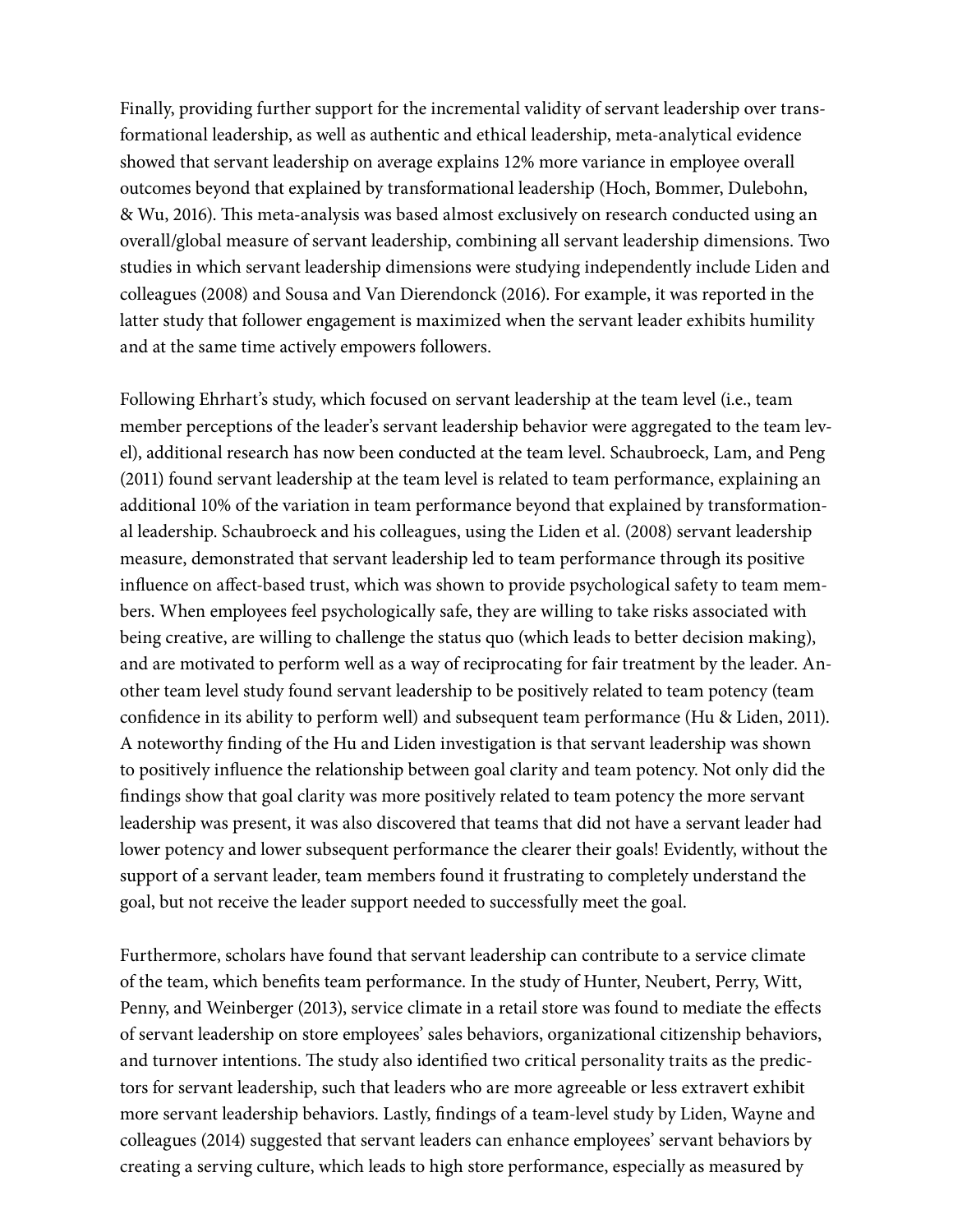customer satisfaction. Also, the serving culture was found to strengthen the employees' individual identification with the group, which in turn leads to high in-role performance, creativity, and customer service, and low turnover intentions.

A unique study by Peterson and her colleagues (2012) investigated servant leadership at the organizational level using a 16-item version of Liden and colleagues' (2008) measure of servant leadership. Specifically, these researchers found that company performance, as measured by return on assets, was higher in companies led by CEOs who engaged in servant leadership. Interestingly, CEOs who had founded the company and those who scored lower on the personality characteristic, narcissism, were found to be significantly more likely to engage in servant leadership. The negative relationship between leader narcissism and servant leadership is consistent with Greenleaf's (1970) contention that leaders should help others before providing for themselves.

Servant leaders gain team member trust and build long-term relationships by showing genuine concern for all team members (Liden et al., 2008). And because it is the leader's team, follower trust in leadership acts to elevate team members' trust in the capabilities of their team to be effective. Second, given the complexity of modern work environments, many potential changes and unexpected problems arise that require team members' collaboration to solve. Servant leaders, who are fair, and honest with team members, promote open and problem-driven communication within the team, resulting in enhanced team member confidence in their team's capabilities to be effective even in the face of uncertainty and obstacles. Third, servant leaders cultivate personal integrity among team members to create a spiritual climate within the team (Liden et al., 2008; Schaubroeck et al., 2011), which elicits team members to cooperate with and care about each other and enables them to be optimistic about their team's capabilities to be effective.

Although available research on servant leadership has been highly supportive, much additional work is needed to better understand the antecedents and consequences of servant leadership, as well as contextual variables that may influence the way in which servant leadership relates to individual, team, and organizational outcomes (Liden, Panaccio et al., 2014; Van Dierendonck, 2011). Additional research is needed to explore servant leadership across a wider range of cultures, as the majority of available research studies have relied on samples taken from the U.S. (Ehrhart, 2004; Hunter et al., 2013; Liden et al., 2008; Liden, Wayne et al., 2014; Peterson et al., 2012), Canada (Chiniara & Bentein, 2016; Lapointe, & Vandenberghe, in press), China (Chen et al., 2015; Han, Kakabadse, & Kakabadse, 2010; Hu & Liden, 2011; Schaubroeck et al., 2011;), Africa (Hale, & Fields, 2007; Walumbwa et al., 2010) and Europe (Sousa & Van Dierendonck, in press; Van Dierendonck et al., 2014). Although research to this date has shown highly consistent results supporting the efficacy of servant leadership across national cultures, to enhance generalizability, research on servant leadership is needed in other parts of the world, including Mexico, South America, and other parts of Asia besides China, such as India, Indonesia, and Malaysia.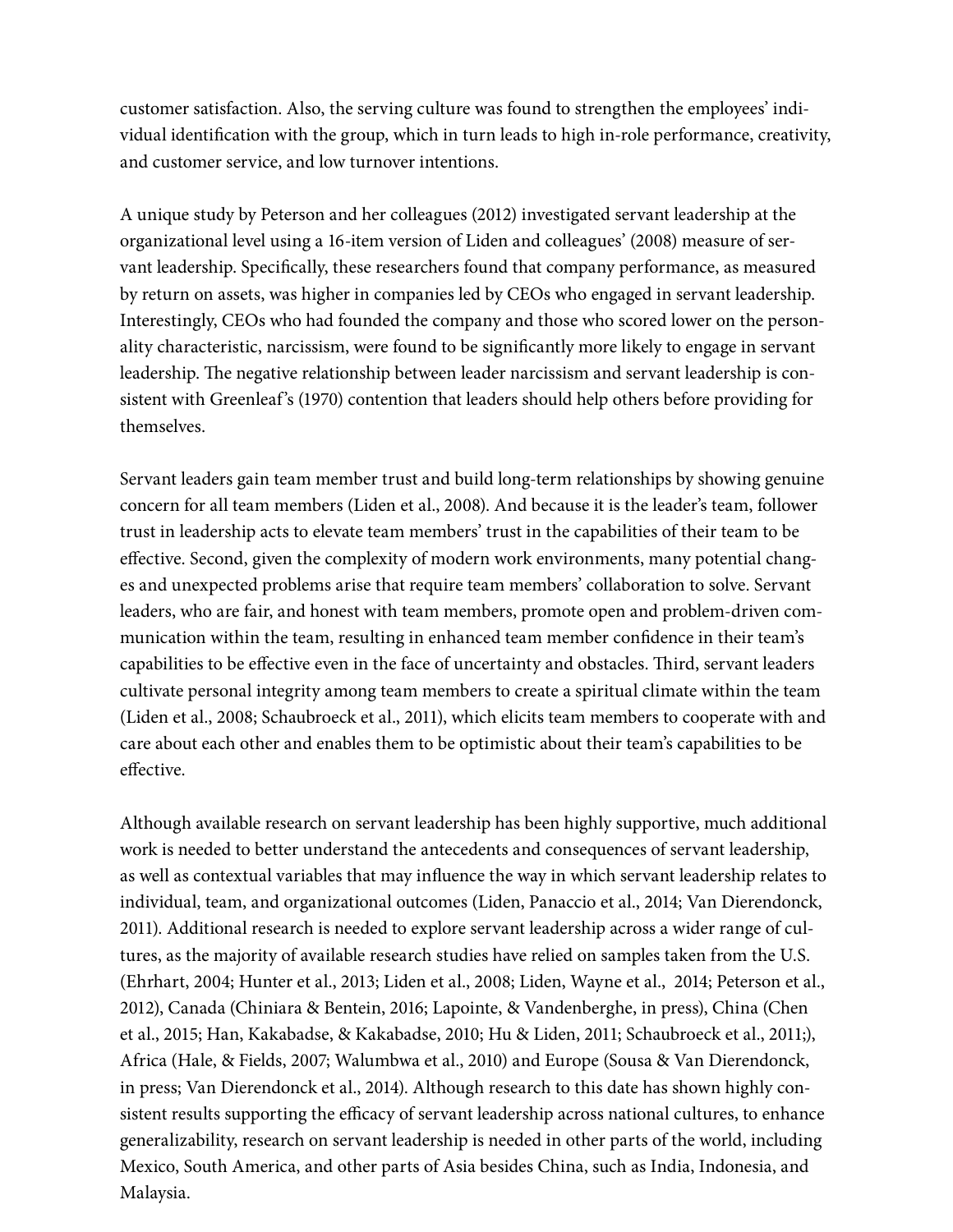## **References**

Chen, Z., Zhu, J., & Zhou, M. (2015). How does a servant leader fuel the service fire? A multilevel model of servant leadership, individual self-identity, group competition climate, and customer service performance. *Journal of Applied Psychology,* 100(2), 511-521.

Chiniara, M., & Bentein, K. (2016). Linking servant leadership to individual performance: Differentiating the mediating role of autonomy, competence and relatedness need satisfaction. *Leadership Quarterly,* 27(1), 124-141.

Ehrhart, M. G. (2004). Leadership and procedural justice climate as antecedents of unit-level organizational citizenship behavior. *Personnel Psychology*, 57, 61-94.

Graham, J. W. (1991). Servant leadership in organizations: Inspirational and moral. *Leadership Quarterly*, 2, 105-119.

Greenleaf, R. K. (1970). The servant as leader. Newton Centre, MA: The Robert K. Greenleaf Center.

Hale, J. R., & Fields, D. L. (2007). Exploring servant leadership across cultures: A study of followers in Ghana and the USA. *Leadership*, 3(4), 397-417.

Han, Y., Kakabadse, N. K., & Kakabadse, A. (2010). Servant leadership in the People's Republic of China: A case study of the public sector. *Journal of Management Development,* 29(3), 265-281.

Hoch, J. E., Bommer, W. H., Dulebohn, J. H., & Wu, D. (in press). Do ethical, authentic, and servant leadership explain variance above and beyond transformational leadership? A meta-analysis. *Journal of Management.*

Hu, J., & Liden, R.C. (2011). Antecedents of team potency and team effectiveness: An examination of goal and process clarity and servant leadership. *Journal of Applied Psychology*, 96, 851-862.

Hunter, E. M., Neubert, M. J., Perry, S. J., Witt, L. A., Penney, L. M., & Weinberger, E. (2013). Servant leaders inspire servant followers: Antecedents and outcomes for employees and the organization. *Leadership Quarterly,* 24(2), 316-331.

Lapointe, É., & Vandenberghe, C. (in press). Examination of the relationships between servant leadership, organizational commitment, and voice and antisocial behaviors. *Journal of Business Ethics.*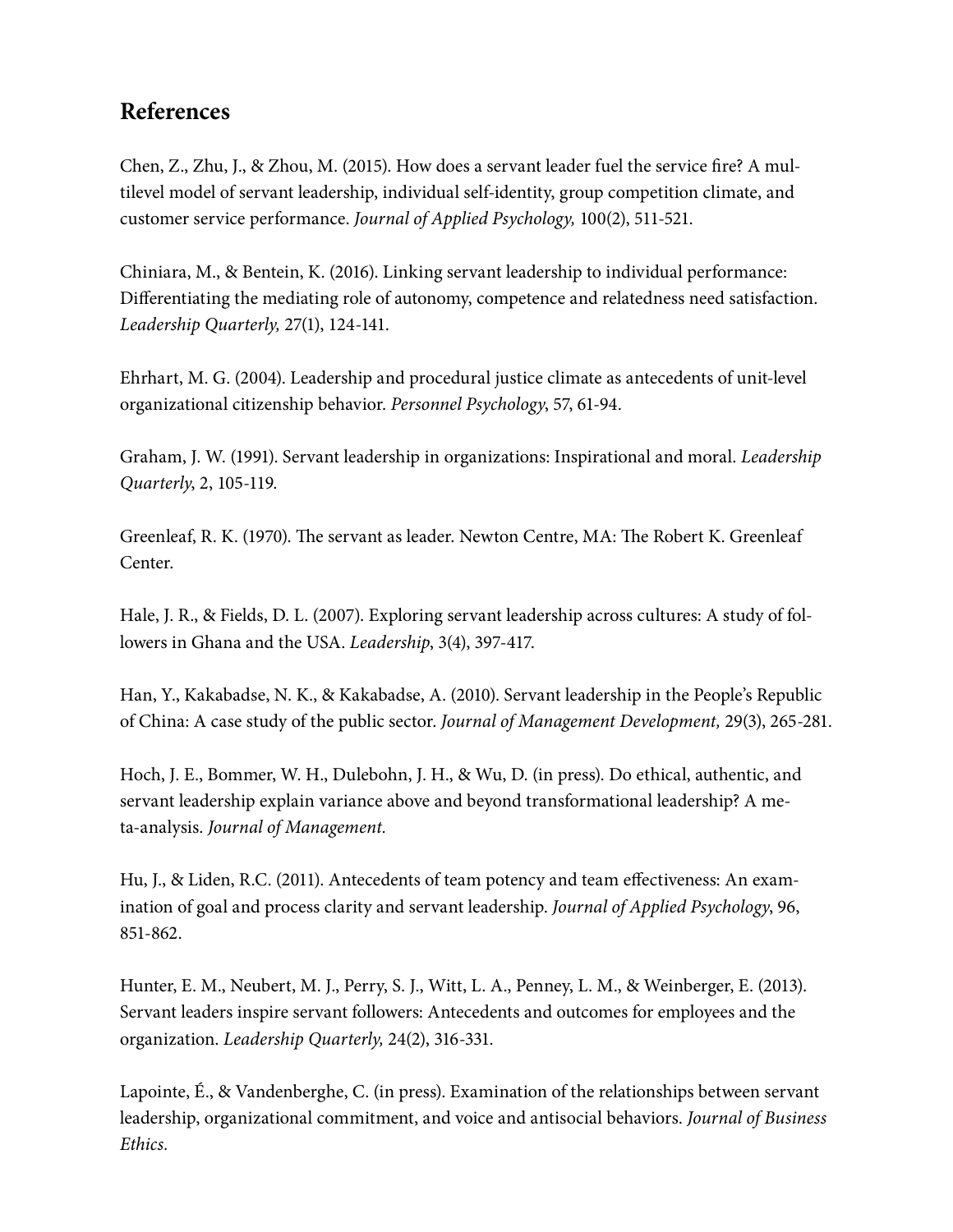Liden, R.C. (2012). Leadership research in Asia: A brief assessment and suggestions for the future. Asia Pacific *Journal of Management,* 29, 205-212.

Liden, R.C., Panaccio, A., Meuser, J.D., Hu, J., & Wayne, S.J. (2014). Servant leadership: Antecedents, processes, and outcomes. In Day, D.V. (Ed.) *The Oxford handbook of leadership and organizations.* Oxford, England: Oxford University Press.

Liden, R. C., Wayne, S. J., Liao, C., & Meuser, J. D. (2014). Servant leadership and serving culture: Influence on individual and unit performance. *Academy of Management Journal,* 57(5), 1434-1452.

Liden, R. C., Wayne, S. J., Meuser, J. D., Hu, J., Wu, J., & Liao, C. (2015). Servant leadership: Validation of a short form of the SL-28. *The Leadership Quarterly*, 26(2), 254-269.

Liden, R.C., Wayne, S. J., Zhao, H. & Henderson, D. (2008). Servant leadership: Development of a multidimensional measures and multilevel assessment, *Leadership Quarterly,* 19, 161-177.

Mayer, D. M., Bardes, M., & Piccolo, R. F. (2008). Do servant-leaders help satisfy follower needs? An organizational justice perspective. *European Journal of Work and Organizational Psychology,* 17, 180-197.

Neubert, M. J., Hunter, E. M., & Tolentino, R. C. (2016). A servant leader and their stakeholders: When does organizational structure enhance a leader's influence? *Leadership Quarterly,* 27, 896-910.

Neubert, M. J., Kacmar, K. M., Carlson, D. S., Chonko, L. B., & Roberts, J. A. (2008). Regulatory focus as a mediator of the influence of initiating structure and servant leadership on employee behavior. *Journal of Applied Psychology,* 93(6), 1220-1233.

Newman, A., Schwarz, G., Cooper, B., & Sendjaya, S. (in press). How servant leadership influences organizational citizenship behavior: The roles of LMX, empowerment, and proactive personality. *Journal of Business Ethics.*

Panaccio, A., Henderson, D.J.,Liden, R.C., Wayne, S.J., & Cao, X. (2015). Toward an understanding of when and why servant leadership accounts for employee extra-role behaviors. *Journal of Business and Psychology,* 30, 657-675.

Peterson, S., Galvin, B. M., & Lange, D. (2012). CEO servant leadership: Exploring executive characteristics and firm performance. *Personnel Psychology*, 65,565-596.